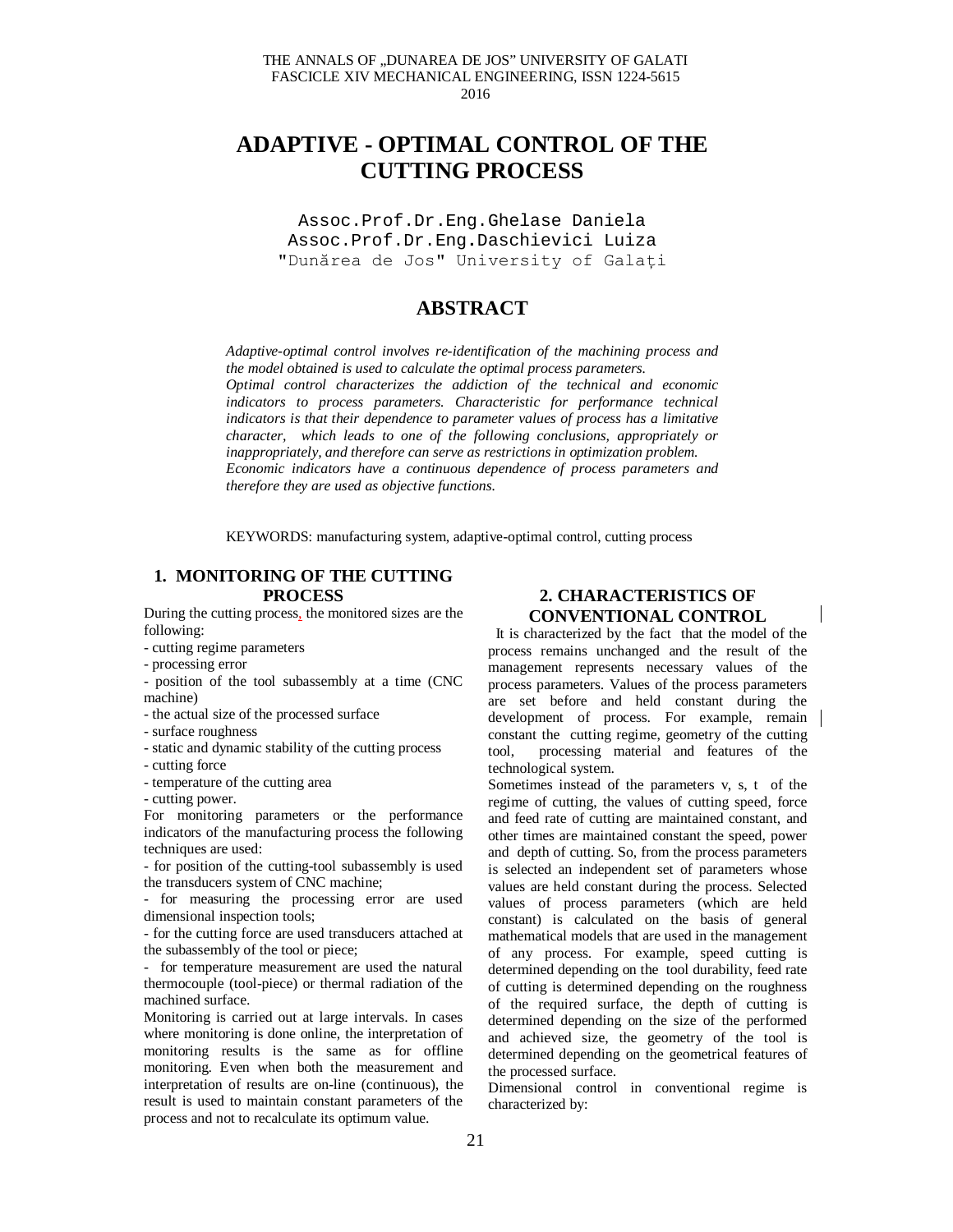- off-line measurement of surface dimensions processed;

- the change the position of the tool relative to the materials just after the surface has been generated completely;

- even when dimension measuring is done online, change of the position of the tool relative to the material is made after the surface has been generated completely.

## **3. DISADVANTAGES OF THE CONVENTIONAL CONTROL**

Basically, it is found that processing system evolves in time and space, making as a model, valid at a time and in a certain place, not to be suitable at another time and in another place. Other disadvantages would be:

- it does not take into account the characteristics of each specimen processed;

- it does not take into account errors of the technological system;

- there is no forecast on the evolution of the system in time and space.

## **4. OPTIMAL CONTROL OF THE MACHINING PROCESS**

Optimal control in conventional regime is characterized in that:

- determining the optimal parameter values is based on general mathematical models applied in all particular cases encountered;

- the optimization criterion is the cost or productivity;

- the restrictions from the problem of the optimization are given by the limitations imposed by the technical indicators of performance of the process, such as minimum and maximum speed of the principal axle of the machine-tool, the minimum and maximum value of the feed rate, the maximum power of the motor drive, the maximum roughness of the surface ;

- the geometry of the tool is determined based on general qualitative indications;

- overcoming restrictions initially considered is ascertained after the processing occurrs;

- the monitoring of the performance indicators of the process is not done, but only that of the inputs in the process.

The objective of the optimal control is not getting imposed values of performance indicators, but getting the most favorable values of them. The parameter values corresponding to the most favorable performance indicator values are called optimal values.

Adaptive-optimal control involves re-identification of the machining process and the model obtained is used to calculate the optimal process parameters.

Optimal control characterizes the addiction of the technical and economic indicators to process parameters. Characteristic for performance technical indicators is that their dependence on the parameter values of the process has a limitative, which leads to

one of the following conclusions, appropriately or inappropriately, and therefore can serve as restrictions in optimization problem.

Economic indicators have a continuous dependence on process parameters and therefore they are used as objective functions.

#### **5. STRATEGIES FOR OPTIMAL MANAGEMENT OF MANUFACTURING PROCESS**

To achieve various optimization criteria and, sometimes, to achieve such concomitant criteria, it uses different strategies. So,

A) in order to obtain high productivity, the following strategies are used:

a) feed rate strategy adapted to the cutting path - in which the processing time is reduced by a cutting operation along the cutting direction with minimum force and a reduced error and maximizing the advance speed;

b) selection of process parameters (feed rate, cutting depth, cutting speed) can have significant influence on system performance on productivity;

c) another piece of work [1] analyzes productivity and the problem of the preventive control maintenance for a manufacturing system on a machine-tool that processes multiple tracks simultaneously. The objective of such a study is to determine productivity and ensure a continuous supply of the machine-tool so that the total costs will be minimal.

In the work [5] the author refers to the fact that adjusting the cutting forces leads to significant economic benefits by increasing productivity and improving quality operations. This is a challenge since the variation of the forces varies significantly in cutting normal conditions. The controllers cannot guarantee system performance and stability since the force varies and substantial research effort was conducted to develop an adaptive controller. Consequently, in industry this technology it is applied in a reduced manner

B): to get a surface with a good quality it is used:

a) - the surface control strategy in which processing errors are minimized by using an offset control of the surface, based on a prediction of the processing error; b) - [1] presents an optimization model in terms of selection parameters of the machine tools that lead to a certain amount of material removed for a certain quality of surface and a certain durability of the cutting tools. The interpretation is based on the models presented by [2] to predict the surface roughness, the maximum temperature cutting, distribution of the residual stress on the processing surface and use of the parameters of the machine-tool and of the cutting conditions. The numerical results demonstrate that the procedure can be considered as an advantage used to specify variations of the machine-tool for developing the data base of the variables of the machine. This unified model is proposed to represent the strategy for a adaptive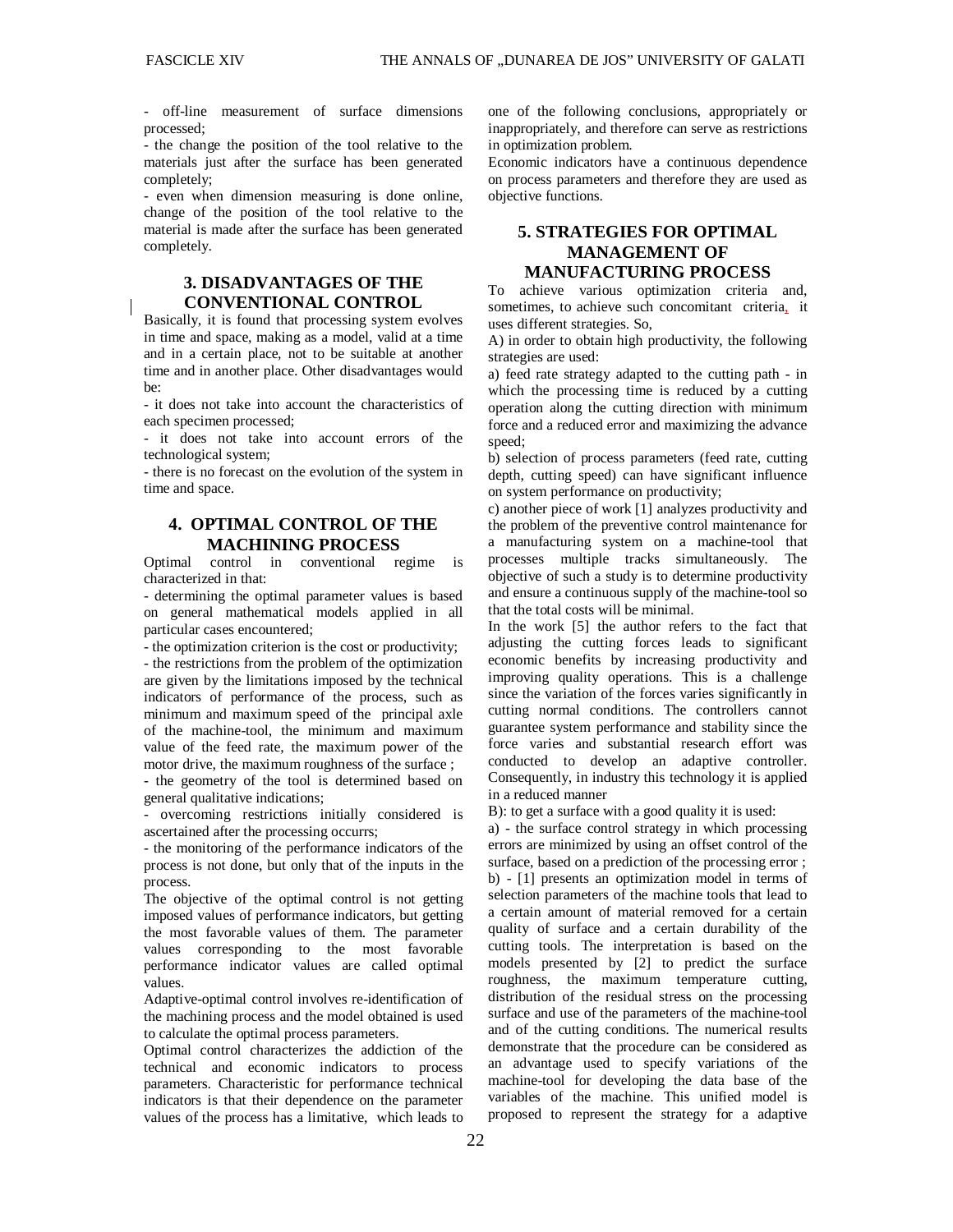control system of the machine-tool process. In conclusion, this computerized procedure is presented to illustrate the potential of the car planning by determining the optimum parameters that maximize material removal rate to achieve the desired parameters of the surface. The procedure takes into account the limits and plastic deformations of the tool. An interesting result of this study is that the increasing of the compressive residual stress limits desired reduces the optimum value of the cutting speed and obviously the rate of the reduction of material removed. This is because the cutting speed generates fractional heat and residual gradient produces residual stresses in the surface of the part [6]. This work describes a unified optimization model that takes into account the integrity of the surface and stability of the tool and it was based on physical relations of the processes of the machine. Model and simulated results can be applied in the development of the decision basic data for adaptive control of the machining process.

c) Another approach in terms of optimization is done in [1]. In this paper it is studied an algorithm based on optimizing stimulated and Hooke-Jeeves search model is developed to optimize cutting operations in multiple passes. Machine parameters are determined to optimize conditions and cost minimization per unit of product, taking into account certain limitations. The results of experiments demonstrate that the optimization algorithm for nonlinear limitations, called SA  $/$  PS, is effective for solving complex optimization problems.

The algorithm SA / PS can be inserted into a CAPP system for generating optimum parameters of the machine-tool. In this paper it was presented a cutting operation with multiple passes and a hybrid procedure based on simulation algorithm of the normalization and SA / PS for search was applied to the problem of optimizing machine tool. The algorithm SA / PS can achieve a non-linear solution in an extremely rare spatial solution compared with the notion of time. The effectiveness of this algorithm was demonstrated by a base experiment.

C) o achieve two goals simultaneously:

a) proposed strategies to improve productivity when conditions generated by cutting force and certain dimensional limitations. This strategy proposes a new processing aid, namely drawing a map of the maximum feed rates. In this map, the maximum permitted feed rate, depending on the required limitations, every checkpoint along the direction of processing are determined using a generating model of the surface. With this help, a part of the program is able to select a optimum cutting direction and a feed rate to reduce processing time. The strategy consists of three modules:

1 - selection of the control point;

2 - map of maximum feed speed;

3 - feed rate. So:

- checkpoints are selected on the control surfaces. A number of points is selected depending on the

imposed accuracy and density can vary. For each geometric point, cutting force and error of the processing are evaluated in sub-modules;

- The main goal is getting the feed rate map for surfaces control;

- The map reflects important information for choosing and selecting cutting speed. So, the processing time can be significantly reduced when surface processing, cutting forces and dimensional accuracy can be controlled using the proposed strategy.

b) A system type map is proposed in [3], too. This article proposes an algorithm for designing a control system of maps which consists of several separate maps, each of them is used to monitor the stage of a critical process from processing of a product. The algorithm consists of all maps integrated into an integrated system. Thus, the performance characteristics of a system as a whole can be significantly improved and product quality can be increased. One such improvement is achieved without additional costs or too much effort. Furthermore, operators can easily analyze, depending on the maps that are displayed on the display, the current situation at the some point.

D) To maximize profits:

a) The strategy is an optimization function from the point of view of geometrical quality, of productivity, of system and cost. Geometric quality of the product is modeled as a set of functions based on the general propagation of the model variation, the productivity being a function of the processing and the cost, represents the sum of cost of production and the quality cost. Solving optimization problem leads to the determination of the best parameters of price and tolerance. The researchers followed a specific target for optimal demonstration character of the processing. It may list a number of ways for determining:

- monitoring the durability of cutting and cutting tool; - monitoring of the cutting process and the durability of tool cutting;

The determination of an optimal algorithm for the evaluation of process parameters;

- By looking for certain types of cutting tools;

- By monitoring tool wear;

- The determination of the parameters of the machinetool.

The differences come from the definition of optimization criteria, the online and off-line character of the process, of the adaptive character or not of the algorithm.

Regarding the optimization of cutting in multiple passes, which imposed certain restrictions, [5] we consider that the operation in one pass is not always the most economical and productive in terms of restrictions and demonstrates that cutting process in two or three passes may be cheaper or shorter in terms of time spent.

Optimization is determined by the combination of the geometric and linear programming. The operation in one pass is optimum if it is limited only to reaching the highest speed possible - which is not a general